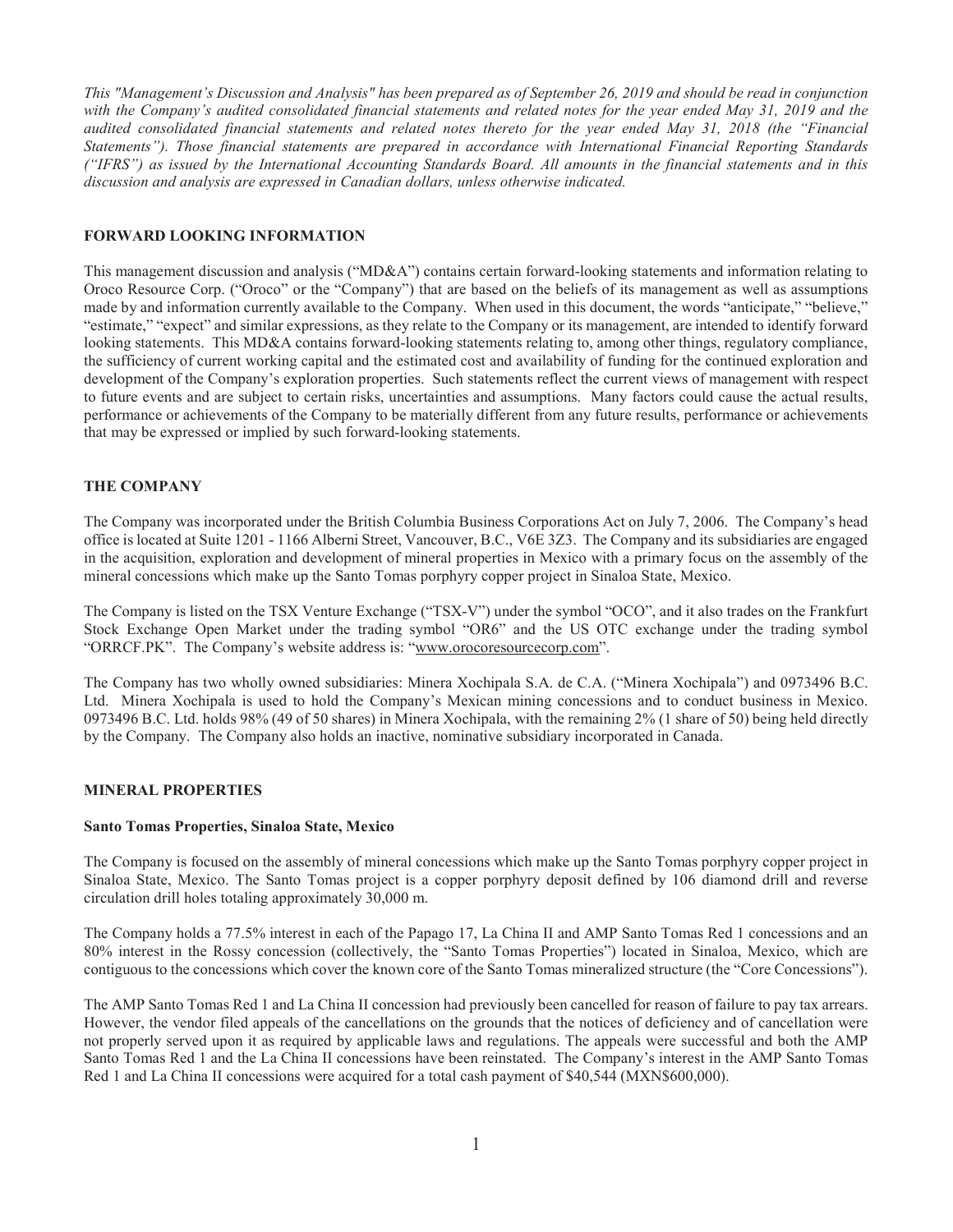### MINERAL PROPERTIES (cont'd…)

### Santo Tomas Properties, Sinaloa State, Mexico (cont'd…)

The interest in the Papago 17 application was acquired for a cash payment of \$6,703 (MXN\$100,000) and the issuance of 2,000,000 common shares, valued at \$240,000.

The Company's interest in the Rossy concession was acquired for consideration of US\$125,000, payable over two years, the issuance of 300,000 common shares and the grant to third parties of an aggregate 1.5% net smelter royalty.

Pursuant to an option agreement dated September 27, 2018 between the Company, Altamura Copper Corp. ("Altamura"), a British Columbia company, and the shareholders of Altamura other than the Company (the "Other Altamura Shareholders"), the Company holds an option (the "Altamura Option") to acquire all of the Other Shareholders' shares of Altamura (the "Altamura Shares") in consideration for 39,800,000 common shares of the Company. The Altamura Option has a three year term. In consideration for the granting of the Altamura Option, the Company also entered into a loan agreement with Altamura to advance (the "Advances"), for working capital purposes, an aggregate amount of up to US\$600,000, of which US\$472,982 has already been advanced to Altamura. Each individual Advance is subject to the approval of the Company. The Company holds a 13% equity interest in Altamura. An officer of the Company and a private company owned by the spouse of a director and officer of the Company are also shareholders of Altamura. The Company and Altamura have no common directors, officers or control persons.

Altamura holds an indirect 50% interest in Compania Minera Ruero, S.A. de CV. ("CMR"), the registered owner of the Core Concessions, and an option to acquire for US\$16,000,000, all of the direct and indirect interest that the holder of the other 50% of CMR has in the Core Concessions, wherever that ownership interest resides (the "CMR Option"), subject to a 1% net smelter royalty (the "CMR Option NSR"), 0.5% of which may be bought back for US\$2,000,000. Altamura's interest is subject to net smelter royalties of 1.5% in favour of ATM Mining Corp., a company owned by the spouse of the Company's president, Craig Dalziel, and an arm's-length third party (the "Altamura NSR"). 0.5% of the Altamura NSR will be cancelled if a net smelter royalty is granted pursuant to the exercise of the CMR Option, with the result that the Core Concessions will, upon the buyback of half of the CMR Option NSR, be subject to a maximum 1.5% net smelter royalty.

Altamura also holds a 100% interest in Xochipala Gold S.A de C.V. ("XG"). XG holds an un-registered, contractual right to a 100% interest in the Core Concessions. Altamura's interest in XG will be reduced upon successful registration of its interest in the Core Concessions, which at the current level of investment would be to 66.7%. Altamura's interest in XG thereafter may be increased in stages to 90%, by funding up to \$30,000,000 in property related expenditures, with no minimum funding obligations. XG's interest in the Core Concessions is subject to agreements with third parties granting these parties a nonregisterable, contractual, aggregate 15% interest in the Core Concessions, dilutable in stages down to 10% by the same \$30,000,000 funding in property related expenditures, with no minimum funding obligations. Consequently, upon the funding of up to \$30,000,000 in property related expenditures, Altamura will hold up to an 81% net interest in the Core Concessions.

| <b>Total Investment</b>           | \$1,000,000 | \$3,000,000 | \$10,000,000 | \$20,000,000 | \$30,000,000 |
|-----------------------------------|-------------|-------------|--------------|--------------|--------------|
| Concession interest via XG equity |             |             |              |              |              |
| Altamura                          | 56.7%       | 64.7%       | 72.9%        | 77.6%        | 81.0%        |
| Other                             | 28.3%       | 21.6%       | 14.6%        | $11.1\%$     | $9.0\%$      |
| Third party contractual interest  |             |             |              |              |              |
| Third parties                     | 15.0%       | 13.7%       | $12.5\%$     | $11.3\%$     | $10.0\%$     |
|                                   |             |             |              |              |              |
| <b>Total</b>                      | $100\%$     | $100\%$     | $100\%$      | $100\%$      | $100\%$      |

Following registration of title to the Core Concessions to XG, Altamura's net interest in the Core Concessions to result from further funding of property related expenditures: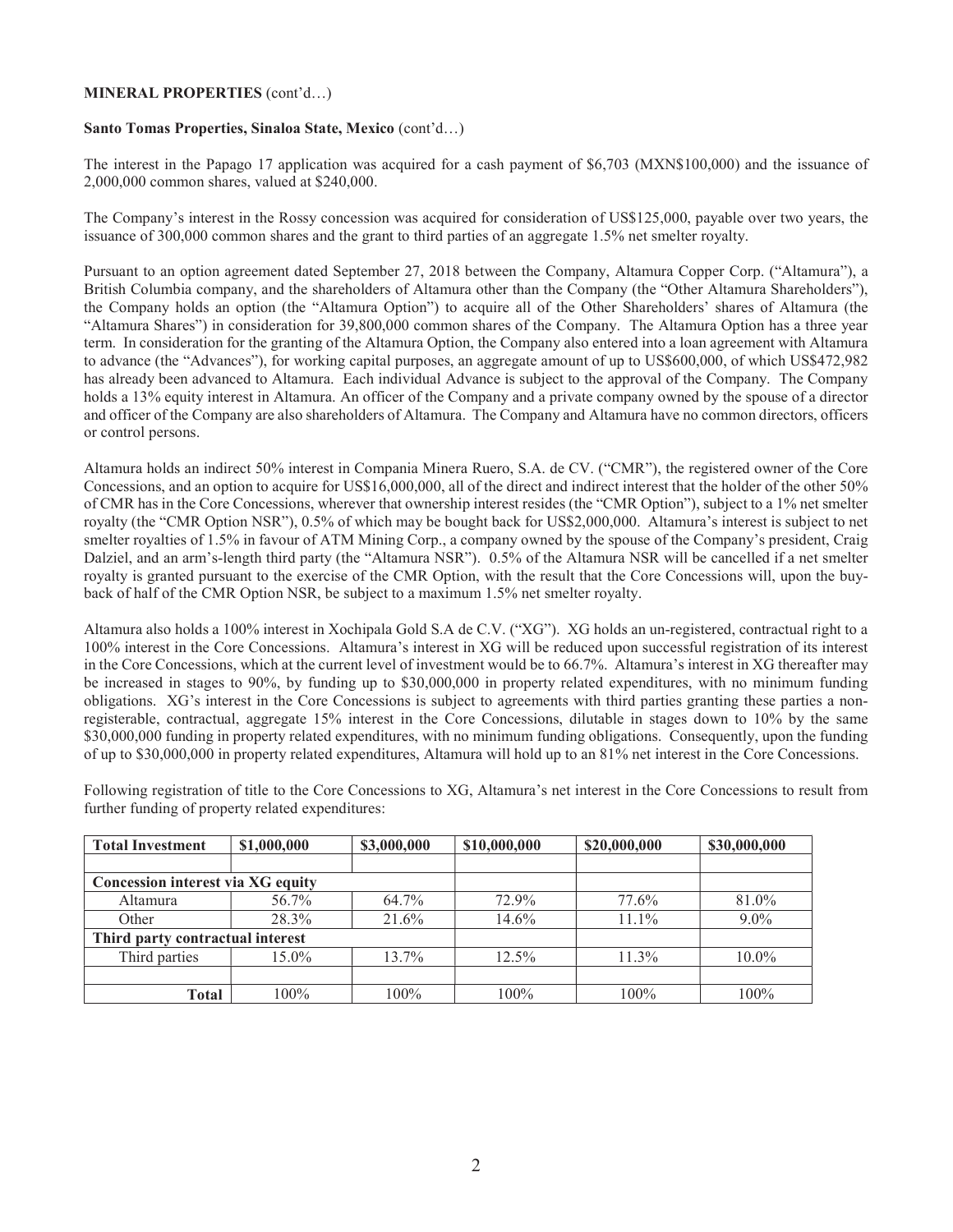## MINERAL PROPERTIES (cont'd)

### Santo Tomas Properties, Sinaloa State, Mexico (cont'd)

The registration of XG's contractual rights to the Core Concessions in the Mexican Public Registry of Mining (the "PRM") had been impeded by a 2016 judgment (the "Judgment") of the Thirteenth Civil Court of Mexico City from a claim by Aztec Copper Corp. ("Aztec") and its Mexican subsidiary, Prime Aztec Mexicana, S.A. de C.V., against CMR, Fierce Investments Ltd. ("Fierce"), and Ruero International Ltd. ("Ruero") and an annotation of that Judgment in the PRM. In May 2019, the First Collegiate Tribunal For Civil Matters of the First Circuit in Mexico City granted "amparo" protection to Fierce, and ordered nullification of the Judgment, which resulted in the removal of the annotation in the PRM. Registration in the PRM of the transfer of the Core Concessions to XG is now in process

In furtherance of its land assembly process, which involved numerous legal challenges, and the acquisition of its interest in the Core Concessions, Altamura agreed to pay certain contingency fees totaling up to US\$7,700,000, of which US\$600,000 is payable six months after the registration of XG's concession rights, and up to US\$7,100,000 is payable upon the sale, as a final disposition, of Altamura's interest in the Core Concessions to a third party. This sale contingent obligation of up to US\$7,100,000 is comprised of two components, the first being 10% of such sale proceeds to a maximum of US\$3,600,000, inclusive of the first US\$600,000, and, the second being 1.5% of such proceeds to a maximum of US\$4,100,000 (including up to US\$1,000,000 payable to David Rose, an officer of the Company).

Pursuant to an agreement dated April 9, 2019, Altamura has also acquired an exclusive option (the "Aztec Share Option") to purchase 40,000,000 common shares (the "Aztec Shares") of Aztec held by Fierce at any time within the next three years. The Aztec Shares constitute the primary consideration paid by Aztec in the transaction which was the basis of the claim that resulted in the Judgement. The Aztec Shares are expected to represent in excess of 80% of the currently issued and outstanding equity of Aztec. Fierce has been taking legal action in Arizona, the jurisdiction of Aztec's incorporation and residence, to secure its ownership rights in the Aztec Shares and to cause a general meeting of Aztec shareholders at which Fierce can exercise its rights as a shareholder. Pursuant to an assignment agreement dated September 3, 2019, Altamura assigned its rights under the Aztec Share Option to the Company in consideration for the reimbursement of Fierce's legal fees related to Fierce's legal action in Arizona, and of the consideration paid for the grant of the Aztec Share Option.

Pursuant to an agreement dated September 27, 2018 (the "Advances Conversion Agreement") between the Company and Altamura, in the event the Company does not exercise the Altamura Option, the Company may convert the Advances (the "Conversion Option") into common shares of Altamura at a price of US\$0.057 per share at any time during the six month period following the expiry of the Altamura Option, if not exercised. The Advances Conversion Agreement supersedes and replaces the September 26, 2017 agreement between the Company and Altamura, as amended, pursuant to which the Company held the option to purchase up to 3,500,000 common shares of Altamura at a price of US\$0.057 per share and to pay for such shares from the Advances. The Company and Altamura subsequently amended the Advances Conversion Agreement to include the fees Oroco charges Altamura for management services in the amount that the Company may elect to convert into common shares of Altamura.

The Company incurred \$689,133 in deferred exploration expenditures on the Santo Tomas Properties during the year ended May 31, 2019.

### Xochipala Property, Guerrero State, Mexico

The Xochipala Property, comprised of the Celia Gene (100 ha) and the contiguous Celia Generosa (93 ha) concessions, is located in the Municipality of Eduardo Neri, Guerrero, Mexico at the southern end of the Guerrero Gold Belt (the "GGB"). This region encompasses a northwest trend of intrusions with associated gold bearing iron skarn deposits. The GGB is currently the focus of aggressive exploration, delineation, development, and mining by a number of mining companies who have to date delineated gold reserves and measured and indicated resources in excess of 20 million ounces. The discovery of these deposits, beginning in the late 1980s, has led to the development of a predictable exploration model along the trend of the GGB.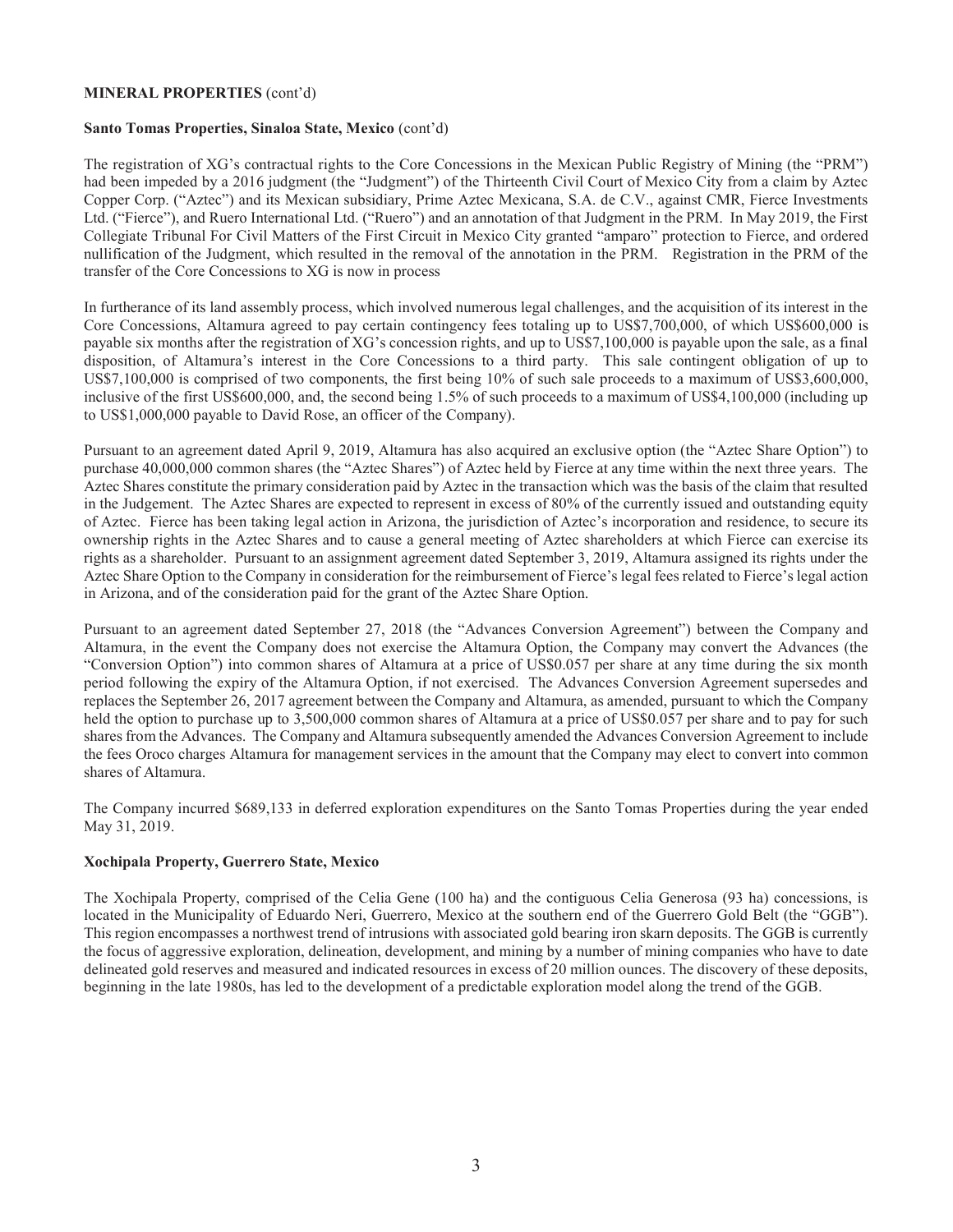## MINERAL PROPERTIES (cont'd)

## Xochipala Property, Guerrero State, Mexico (cont'd)

The gold mineralization in each of these deposits is found in the contact (skarn) area between felsic to intermediate intrusives and the overlying calcareous sediments. Each of these deposits has a geophysical signature consisting of a strong high magnetic anomaly caused by iron mineralization in the endoskarn (skarn in the intrusive) and exoskarn (skarn in the sediments) in the contact zone between the intrusive and the overlying sediments. All of the major gold deposits in the GBB are hosted in extensive mineralized endoskarn and exoskarn zones associated with similar geological conditions. The Xochipala Property has geological characteristics similar to the known deposits, including the existence of a strong magnetic signature and areas of endoskarn and exoskarn.

The Xochipala Property, which is surrounded by concessions owned by Goldcorp Inc., lies approximately four kilometres southeast of Goldcorp.'s Los Filos mine, just one kilometre from the town of Xochipala and 30 kilometres by good paved road from the state capital of Chilpancingo. The area is well served by a network of local roads. The district is served with hydroelectric power from the Caracol Dam and water is locally available.

During 2014 the Company conducted an exploration program consisting of mapping; road cuts, outcrop chip sampling, and confirmed location of infrastructure, historic showings, and drill holes. The focus of the mapping and sampling program is the extensive areas of marbleized limestones (exoskarns) and highly altered, ferruginous intrusives (endoskarns) that have been identified on the property and which are indicative of potential mineralization in the vicinity of the two kilometres of identified contact zone. Preliminary mapping and assay results indicate that high grade gold mineralization exists at the Xochipala Property in the endoskarn and exoskarn. The Company continues to assess the appropriate next stage of exploration.

The Company incurred \$46,463 in deferred exploration expenditures on the Xochipala Property during the year ended May 31, 2019.

## Salvador Property, Guerrero State, Mexico

The Salvador Property is a 100 hectare mining concession 100% owned by Minera Xochipala which lies approximately 25 kilometers to the west of the Xochipala Property and approximately 30 kilometers west of Chilpancingo, Guerrero. The Salvador property also hosts skarn mineralization associated with felsic intrusions similar to mineralization in the known ore deposits in the area.

The Company did not conduct exploration on the Salvador Property during the year ended May 31, 2019.

# CERRO PRIETO ROYALTY

Pursuant to the sale of the Company's interest in the Cerro Prieto Property to Goldgroup Mining Inc ("Goldgroup") in fiscal 2013, Goldgroup agreed to pay to the Company a production royalty (the "Production Royalty") quarterly in arrears. The Production Royalty, payable for each month in which the monthly average of the daily PM London gold fix is in excess of US\$1,250 per ounce, is calculated at the rate of 20% of the dollar value of that excess for each ounce of gold produced from the property during that month, to a maximum royalty of US\$90 per ounce. This Production Royalty will be payable for each and every ounce of the greater of:

- i) the first 90,000 ounces of gold produced from the Property; and
- ii) all ounces of gold produced from the Property until the completion of five full years of commercial production, which period commenced on March 1, 2014.

During year ended May 31, 2019, the Company accrued \$12,994 (2018 - \$142,151) in royalty revenue.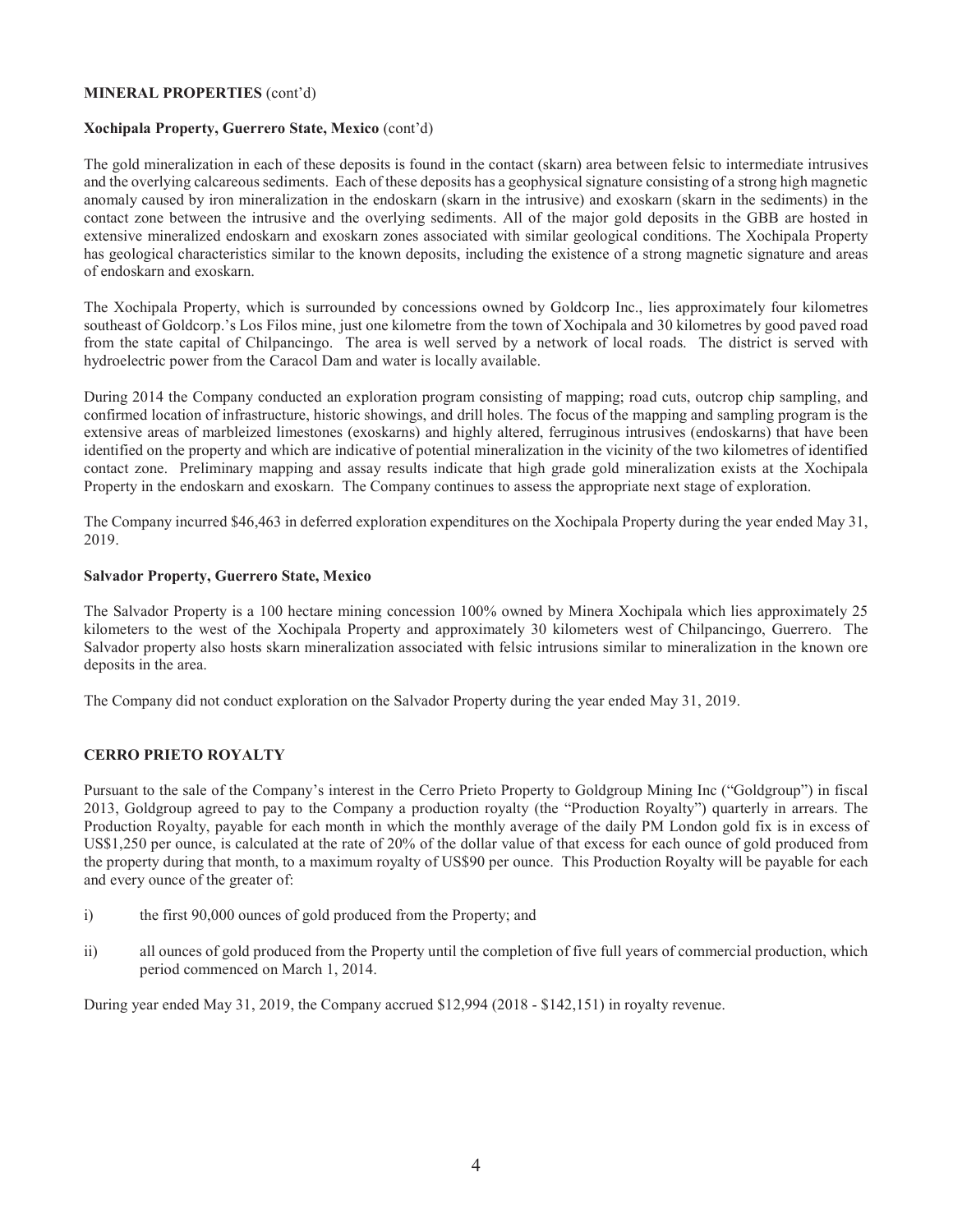## RESULTS OF OPERATIONS

For the year ended May 31, 2019, the Company recorded a loss from continuing operations of \$1,546,685 (2018 - \$1,377,241) or \$0.02 per share (2018 - \$0.02). The Company has no income producing assets. The Company reported royalty revenues during the period from the Cerro Prieto Property. The Company is considered to be in the acquisition and exploration stage.

The Company is focused on the assembly of mineral concessions which make up the Santo Tomas porphyry copper project in Sinaloa State, Mexico. The Company will continue with the exploration of the Xochipala Property and the search for other resource assets and other business opportunities.

For the year ended May 31, 2019, the Company recorded operating expenses of \$1,810,442 (2018 - \$1,508,202), which included business development of \$68,400 (2018 - \$61,311), consulting fees of \$134,179 (2018 - \$68,925), management and directors fees of \$263,500 (2018 - \$244,500), professional fees of \$344,923 - (2018 - \$284,525), property investigation costs of \$69,543 (2018 - \$336,942), and share-based payment of \$538,932 (2018 - \$184,289) as it pursued the assembly of mineral concessions which make up the Santo Tomas porphyry copper project and the advancement of its Xochipala Property.

# SELECTED ANNUAL INFORMATION

The following information is derived from the financial statements of the Company for each of the years ended May 31, 2019, May 31, 2018, and May 31, 2017

|                                   | May 31, 2019  | May 31, 2018  | May 31, 2017  |
|-----------------------------------|---------------|---------------|---------------|
| Royalty revenue                   | \$12,994      | \$142,151     | \$106,125     |
| Interest income                   | \$40,621      | S             | \$41,941      |
| Management services income        | \$330,000     |               |               |
| Loss from continuing operations   | \$(1,546,685) | \$(1,377,241) | \$(155,369)   |
| Net loss                          | \$(1,546,685) | \$(1,377,241) | \$(155,369)   |
| Comprehensive loss for the period | \$(1,693,841) | \$(1,457,630) | \$(1,100,277) |
| Basic and diluted loss per share  | \$(0.02)      | \$(0.02)      | \$(0.00)      |
| Total assets                      | \$3,732,108   | \$2,944,342   | \$2,984,203   |
| Total liabilities                 | \$480,784     | \$310,302     | \$213,650     |
| Total non-current liabilities     | \$13,443      | \$13,443      | \$13,443      |

For the year ended May 31, 2019, the loss for the year included operating expenses of \$1,810,442 (2018 - \$1,508,202). The increase in expenses can be mainly attributed to: an increase in consulting fees of \$65,254, an increase in professional fees of \$60,398, and travel of \$34,723 due to the Company continuing to work on the Santo Tomas assembly in Mexico, and an increase in share-based payment of \$354,643 from the grant of options in the current year. The increases were offset by the decrease in foreign currency loss of \$75,064 due to fluctuation in exchange rates and the decrease in property investigation costs of \$267,399 as the Company successfully acquired the Papago 17, La China II and AMP Santo Tomas Red 1 concessions in fiscal 2018. The Company is continuing to explore additional acquisitions as part of the Santo Tomas assembly.

Also included in the operating loss is revenue from the Production Royalty of \$12,994 (2018 - \$142,151), the sale of marketable securities (common shares of Goldgroup) of \$Nil (2018 - \$7,678), management services income of \$330,000 (2018 - \$nil), and the equity loss in associated company of \$119,858 (2018 - \$18,868). As the conversion of the Advances into equity of Altamura pursuant to Advances Conversion Agreement would result in the Company holding an equity position in Altamura sufficient to give it significant influence, but not control, the investment into Altamura has been accounted for as an equity investment and, as such, an equity loss was recorded.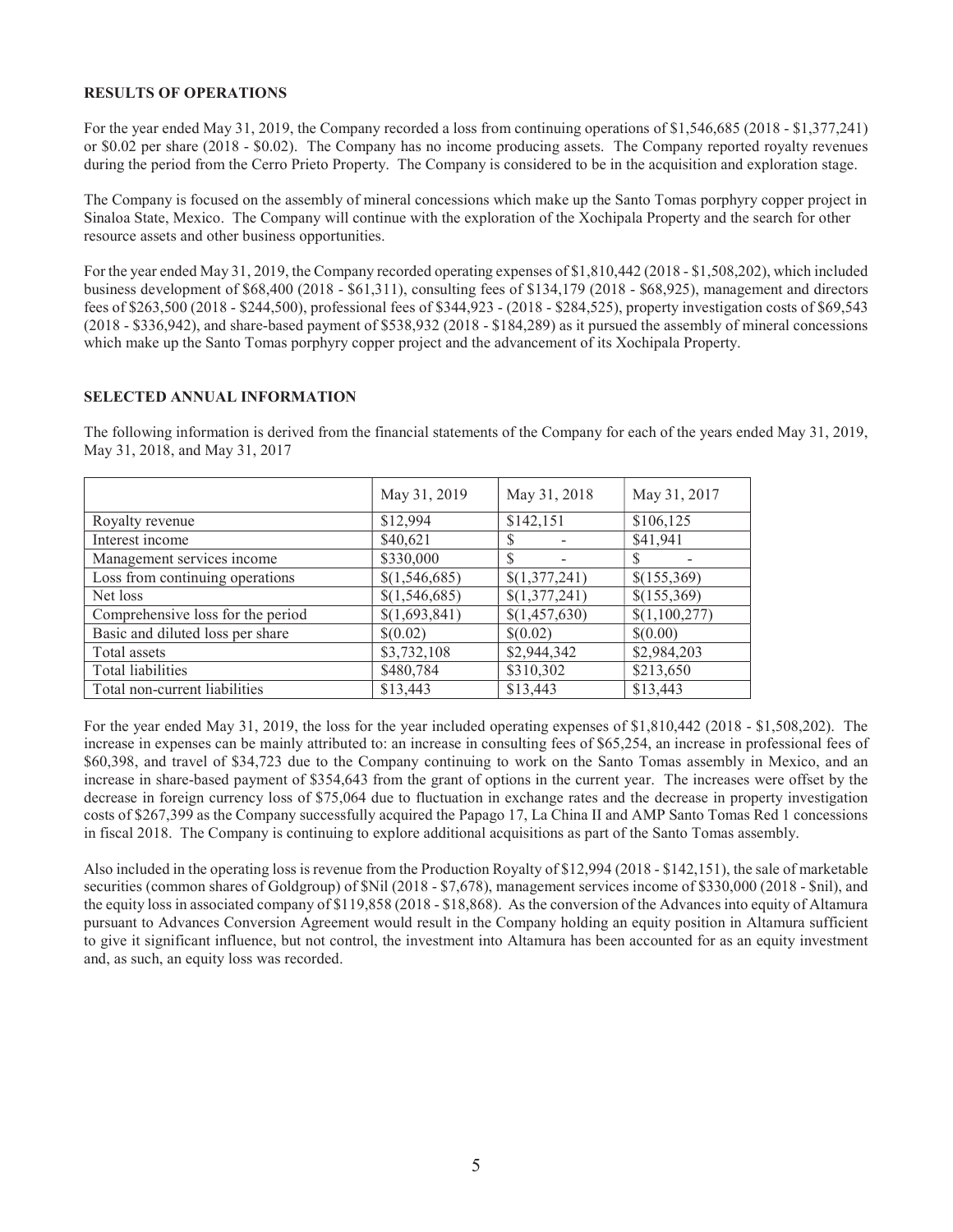## SELECTED QUARTERLY RESULTS

| Quarter                  | May 31, 2019 | <b>February 28, 2019</b> | <b>November 30, 2018</b> | <b>August 31, 2018</b> |
|--------------------------|--------------|--------------------------|--------------------------|------------------------|
| Operating loss           | \$683,191    | \$392,480                | \$457,443                | \$277,328              |
| Other items              | \$(320,125)  | \$11,161                 | \$14,452                 | \$30,755               |
| Loss for the period      | \$363,066    | \$403,641                | \$471,895                | \$308,083              |
| Loss per share           | \$0.00       | \$0.00                   | \$0.01                   | \$0.00                 |
| Total assets             | \$3,732,108  | \$2,944,722              | \$3,087,058              | \$2,696,911            |
| Total liabilities        | \$480,784    | \$401,077                | \$377,895                | \$343,418              |
|                          |              |                          |                          |                        |
| Quarter                  | May 31, 2018 | <b>February 28, 2018</b> | <b>November 30, 2017</b> | <b>August 31, 2017</b> |
| Operating loss           | \$305,090    | \$299,735                | \$412,207                | \$491,170              |
| Other items              | \$(21,950)   | \$(52,749)               | \$(46,021)               | \$(10,241)             |
| Loss for the period      | \$283,140    | \$246,986                | \$366,186                | \$480,929              |
| Loss per share           | \$0.00       | \$0.00                   | \$0.00                   | \$0.01                 |
| Total assets             | \$2,944,342  | \$2,126,671              | \$2,063,264              | \$2,673,393            |
| <b>Total liabilities</b> | \$310,302    | \$293,179                | \$265,387                | \$192,902              |

The most recent quarter has increased expenditures from the prior quarter consisting of increased professional fees and sharebased payment. There have been no significant changes in operations.

# LIQUIDITY AND CAPITAL RESOURCES

As at May 31, 2019, the Company had working capital of \$71,328 (2018 - \$679,118). Cash was \$488,402 at May 31, 2019 (2018 - \$938,804). For the year ended May 31, 2019, cash used in operations was \$1,219,968 (2018 - \$1,225,275). For the year ended May 31, 2019, cash provided by financing activities was \$1,634,693 (2018 - \$896,828). Proceeds of \$1,550,000 were received from the issuance of 6,950,000 units by way of private placements. The Company paid a total of \$27,207 in cash for fees. The Company also received proceeds of \$37,500, pursuant to the exercise of 500,000 stock options and proceeds of \$74,400, pursuant to the exercise of 445,000 warrants. For the year ended May 31, 2019, cash used in investing activities was \$865,127 (2018 - \$106,621); the significant outlays were cash of \$514,936 (\$149,129) on exploration and evaluation expenditures and \$350,572 (2018 - \$124,847) on advances to Altamura. The outlays were offset by royalty income received of \$20,181 (2018 - \$130,032).

As at May 31, 2019, the Company held marketable securities of \$401,444, which included 5,601,250 shares of Goldgroup (the "Goldgroup Shares") valued at \$308,069.

# **OUTLOOK**

The Company has as its main assets the Altamura Option, the Santo Tomas Properties, the Xochipala Property, 5,601,250 shares of Goldgroup and 5,950,000 common shares of Altamura (representing 13% of its equity, at a cost of \$451,073) and, it holds an option to, in the event that the Company does not exercise the Altamura Option, convert advances from the Company into shares of Altamura (the "Share Option") at a price of US\$0.057 per share for a period of six months. As at May 31, 2019, the Company had total outstanding advances of \$680,596 (the "Advances"), to Altamura.

The Company also holds the Production Royalty, which is contingent upon the number of ounces of gold produced at Cerro Prieto and upon the monthly average price of gold being above US\$1,250 per ounce in the month the gold is produced. There is no certainty that the Company will receive any further Production Royalty payments.

The Company also holds 75,000 shares of a public company whose shares are listed for trading on the TSX-V, at a cost of \$22,280 and valued at \$18,375 as at May 31, 2019, and 375,000 common shares, at a cost of \$75,000, in a private British Columbia company ("BC Co."), which provides satellite based, geological services to the mining and other industries, which are able to identify, model and monitor subsurface geological structures. The Company and BC Co. have a common director.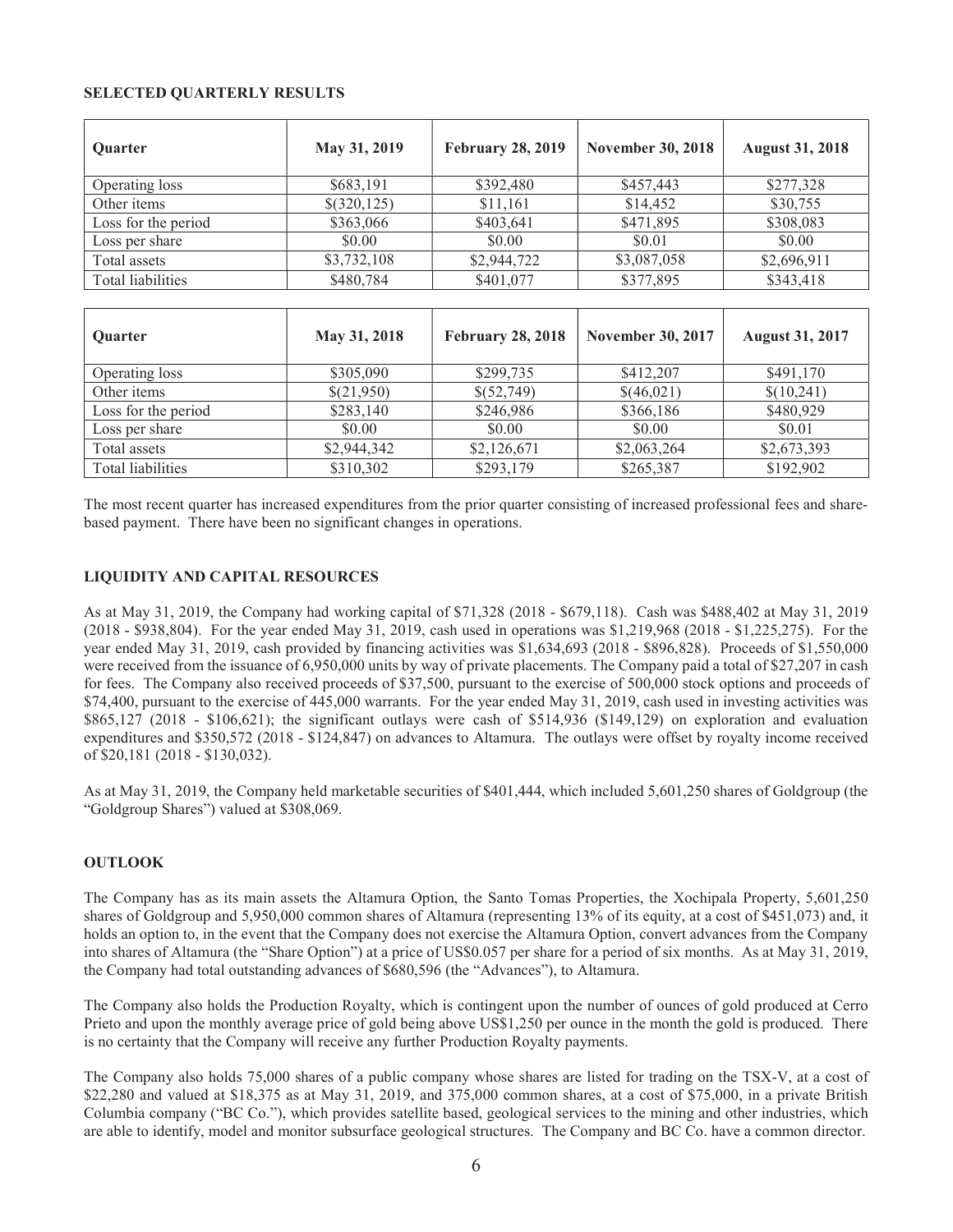## OFF BALANCE SHEET ARRANGEMENTS

The Company currently has no off-balance sheet arrangements that would potentially affect current or future operations, or the financial condition of the Company.

## TRANSACTIONS WITH RELATED PARTIES

During the year ended May 31, 2019, the Company entered into transactions with related parties as follows:

- (a) paid or accrued management and directors fees totalling \$157,000 to a company controlled by Craig Dalziel, President and CEO of the Company, for management and other services, and to Mr. Dalziel directly for Mr. Dalziel's services as director of the Company;
- (b) paid or accrued consulting fees totalling \$21,800 to a company controlled by Craig Dalziel, for project research services;
- (c) paid or accrued professional and consulting fees totalling \$132,000 to David Rose, Corporate Secretary of the Company, for legal and management consulting services provided to the Company;
- (d) paid or accrued consulting and directors fees totalling \$51,000 to a company controlled by Steve Vanry, Chief Financial Officer of the Company, and to Mr. Vanry directly, for his services as Chief Financial Officer and director;
- (e) paid or accrued directors fees totalling \$12,500 to Robert Friesen for Mr. Friesen's services as a director; and
- (f) paid or accrued directors fees totalling \$13,000 to Stephen Leahy for Mr. Leahy's services as a director.

As at May 31, 2019, \$254,937 was owing to officers and directors for directors, management, consulting, legal and accounting fees. These charges were measured by the exchange amount, which is the amount agreed upon by the related parties. The amounts owing are unsecured, non-interest bearing and have no fixed repayment terms. The above transactions were incurred in the normal course of operations and are recorded at the exchange amount, being the amount agreed upon by the transacting parties.

During the year ended May 31, 2019, the Company advanced \$350,572 and accrued interest of \$40,621, for total outstanding Advances of \$680,596, to Altamura, which is related by virtue of David Rose and a private company owned by the spouse of Craig Dalziel collectively having significant influence in Altamura.

During year ended May 31, 2019, the Company entered into the Altamura Loan Agreement and the Advances Conversion Agreement with Altamura.

Pursuant to the terms of the Altamura Option Agreement, the Company will issue 39,800,000 shares to the shareholders of Altamura. 8,302,000 shares will be issued to a company controlled by the spouse of a director and officer, 9,506,000 shares will be issued to a company controlled by family members of a director and officer and 8,302,000 shares will be issued to an officer of the Company.

# CONTRACTUAL OBLIGATIONS

The Company has no material capital lease agreements and no material long term obligations other than those described above or in the description of mineral properties.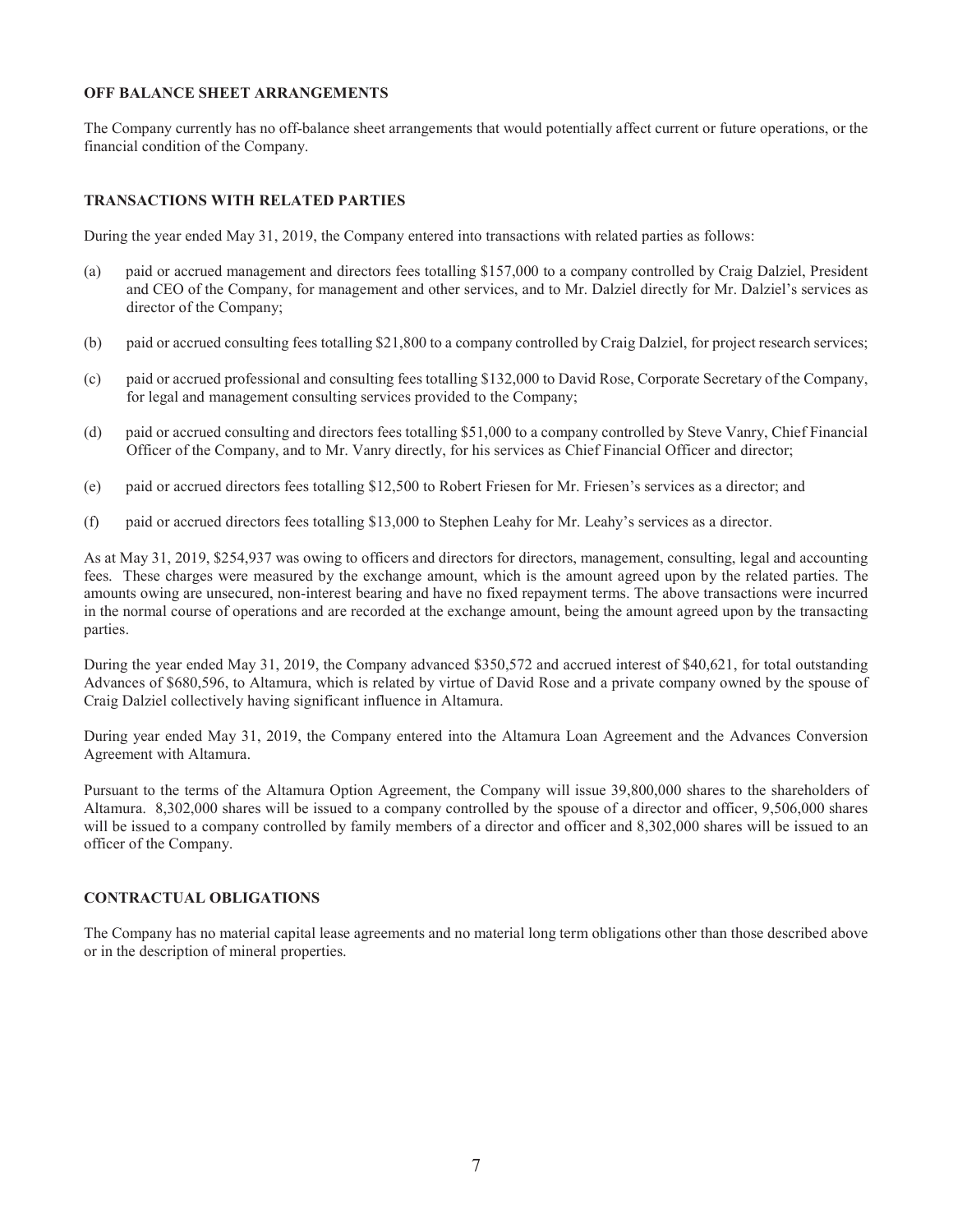### RISKS AND UNCERTAINTIES

The Company is in the mineral exploration and development business and, as such, is exposed to a number of risks and uncertainties that are not uncommon to other companies in the same business. Some of the possible risks include the following:

- (a) The industry is capital intensive and subject to fluctuations in metal prices, market sentiment, foreign exchange and interest rates. The recovery of the Company's investment in resource properties and the attainment of profitable operations is dependent upon the discovery and development of economic ore reserves and the ability to arrange sufficient financing to bring the ore reserves into production.
- (b) The only sources of future funds for further acquisitions and exploration programs, or if such exploration programs are successful, the development of economic ore bodies and commencement of commercial production thereon, which are presently available to the Company are the Goldgroup Transaction Consideration and the sale of equity capital or the offering by the Company of an interest in its properties to be earned by another interested party to carry out further exploration or development.
- (c) Any future equity financings by the Company for the purpose of raising additional capital may result in substantial dilution to the holdings of existing shareholders.
- (d) The Company's capital resources are largely determined by the strength of the resource markets and the status of the Company's projects in relation to these markets, and its ability to compete for investor support of its projects.
- (e) The prices of metals greatly affect the value of and the potential value of its properties. This, in turn greatly affects its ability to raise equity capital, negotiate option agreements and form joint ventures;
- (f) The Company must comply with health, safety, and environmental regulations governing air and water quality and land disturbances and provide for mine reclamation and closure costs. The Company's permission to operate could be withdrawn temporarily where there is evidence of serious breaches of such regulations, or even permanently in the case of extreme breaches. Significant liabilities could be imposed on the Company for damages, clean-up costs or penalties in the event of certain discharges into the environment, environmental damage caused by previous owners of acquired properties or noncompliance with environmental laws or regulations.
- (g) The operations of the Company will require various licenses and permits from various governmental authorities. There is no assurance that the Company will be successful in obtaining the necessary licenses and permits to continue exploration and development activities in the future.
- (h) Although the Company has taken steps to verify title to mineral properties in which it has an interest, these procedures do not guarantee the Company's title. Such properties may be subject to prior agreements or transfers and title may be affected by such undetected defects.

Should one or more of these risks and uncertainties materialize, or should underlying assumptions prove incorrect, then actual results may vary materially from those described on any forward looking statement.

The development and exploration activities of the Company are subject to various laws governing exploration, development, and labour standards which may affect the operations of the Company as these laws and regulations set various standards regulating certain aspects of health and environmental quality. They provide for penalties and other liabilities for the violation of such standards and establish, in certain circumstances, obligations to rehabilitate current and former facilities and locations where operations are or were conducted.

# CRITICAL ACCOUNTING ESTIMATES

The preparation of the consolidated financial statements requires the Company to make estimates and assumptions concerning the future. The Company's management reviews these estimates and underlying assumptions on an ongoing basis, based on experience and other factors, including expectations of future events that are believed to be reasonable under the circumstances. Revisions to estimates are adjusted for prospectively in the period in which the estimates are revised.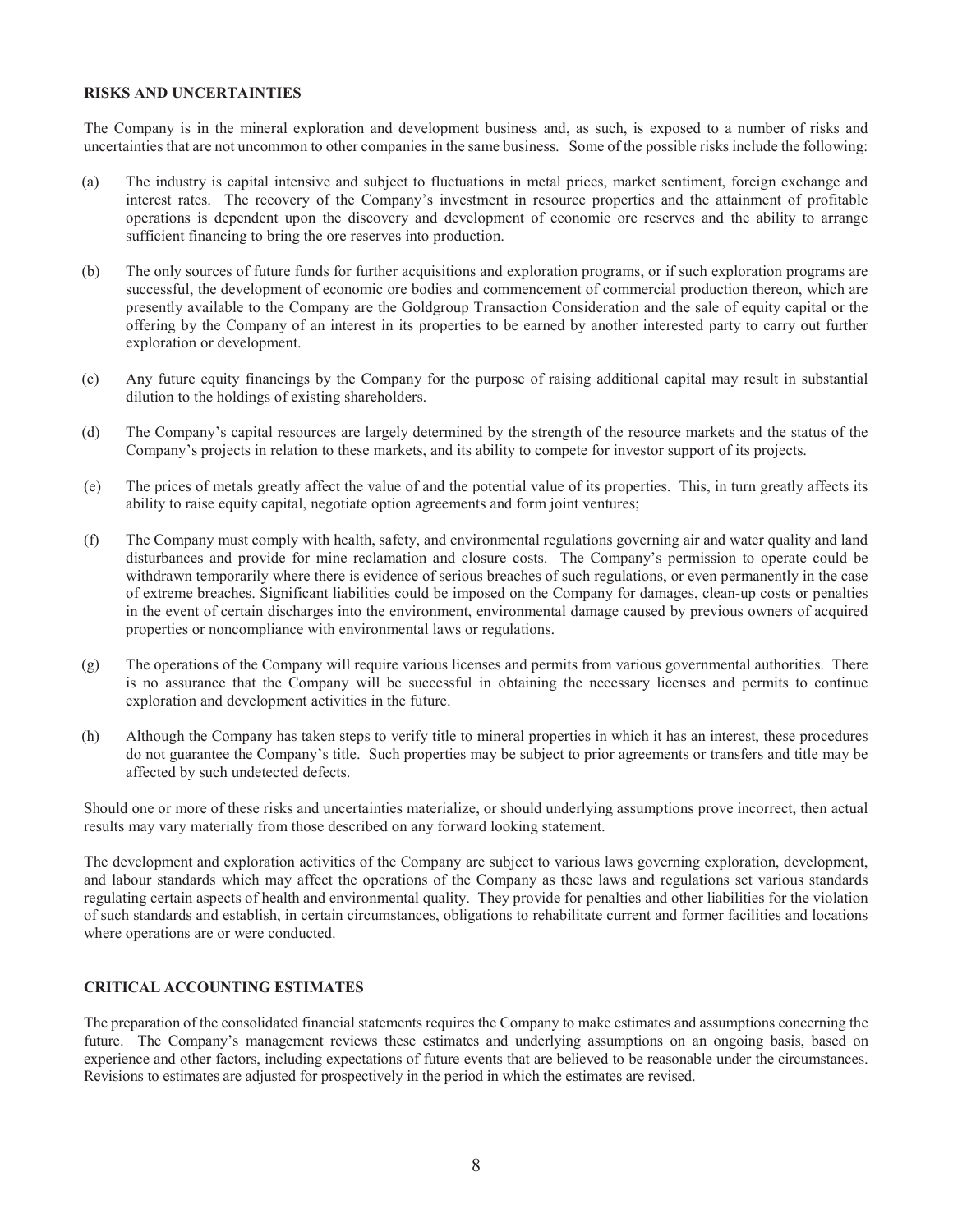# CRITICAL ACCOUNTING ESTIMATES (cont'd…)

Critical accounting estimates are estimates and assumptions made by management that may result in a material adjustment to the carrying amount of assets and liabilities within the next financial year and are, but are not limited to, the following:

Share-based payment - The fair value of stock options issued are subject to the limitation of the Black-Scholes option pricing model which incorporates market data and which involves uncertainty and subjectivity in estimates used by management in the assumptions. Changes in the input assumptions can materially affect the fair value estimate of stock options.

Valuation of marketable securities - The Company evaluates, among other factors, the duration and extent to which the fair value of an investment is less than its cost; and the financial health of, and near term business outlook for, the investee, including factors such as industry and sector performance, changes in technology, and operational and financing cash flow.

The carrying value and the recoverability of exploration and evaluation assets - Management has determined that exploration, evaluation and related costs incurred, which were capitalized may have future economic benefits and may be economically recoverable. Management uses several criteria in its assessments of economic recoverability and probability of future economic benefits including geologic and other technical information, history of conversion of mineral deposits with similar characteristics to its own properties to proven and probable mineral reserves, scoping and feasibility studies, accessible facilities and existing permits.

Valuation of production royalty - The Company is entitled to royalty income as disclosed in Note 5 of the consolidated financial statements. The Company has estimated the value of the production royalty to be \$Nil due to lack of certainty of future ongoing production and values.

# CHANGES IN ACCOUNTING POLICIES

### New accounting policies adopted

The following standards and amendments to existing standards have been adopted by the Company effective June 1, 2018:

### *IFRS 9, Financial instruments*

The Company retrospectively adopted IFRS 9. This standard replaces IAS 39 Financial Instruments: Recognition and Measurement. Prior periods were not restated and there was no material impact to the Company's consolidated financial statements as a result of transitioning to IFRS 9. IFRS 9 introduced a revised model for classification and measurement, and while this has resulted in financial instrument classification changes, there were no quantitative impacts from adoption. Cash has changed classification from FVTPL to amortized cost. The carrying value is equal to its fair value given the short-term nature of the asset, therefore, there is no change in the carrying value as a result of the change in classification. There are no transitional impacts regarding financial liabilities in regards to classification and measurement.

The adoption of the ECL impairment model had a negligible impact on the carrying amounts of the Company's financial assets given the nature of the items and that receivables are substantially all current and there is a minimal level of default. *IFRS 15, Revenue from contracts with customers* 

IFRS 15 establishes principles that an entity shall apply to report useful information to users of financial statements about the nature, amount, timing and uncertainty of revenue and cash flows arising from a contract with a customer.

There was no impact on the consolidated financial statements as a result of adopting this standard.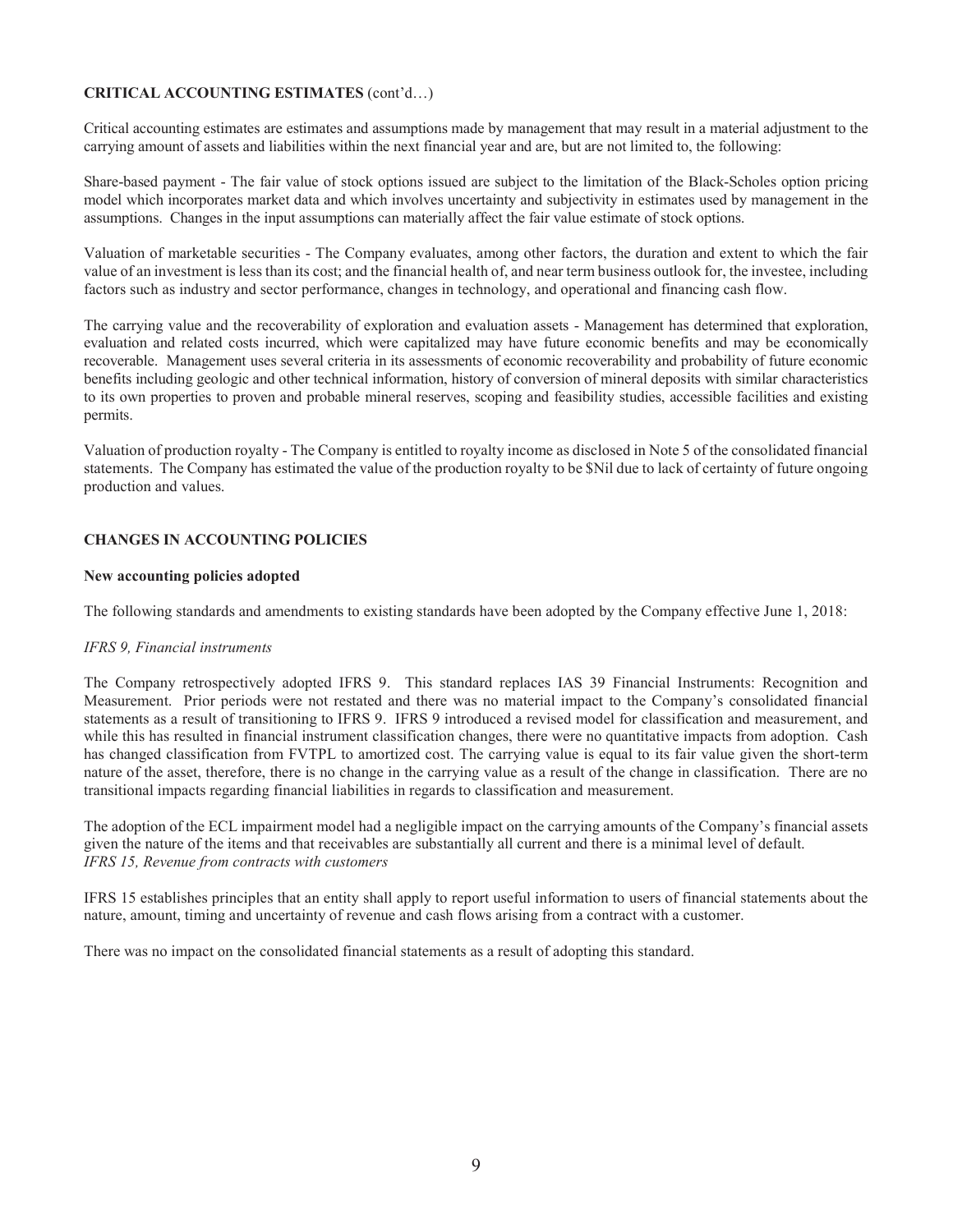# CHANGES IN ACCOUNTING POLICIES (cont'd)

### New standards, interpretations and amendments to existing standards not yet effective

The following standards, amendments to standards and interpretations have been issued but are not effective for annual periods beginning on or after January 1, 2019:

### *IFRS 16, Leases*

This standard sets out the principles for recognition, measurement, presentation, and disclosure of leases including guidance for both parties to a contract, the lessee and the lessor. It eliminates the classification of leases as either operating or finance leases as is required by IAS 17 and instead introduces a single lessee accounting model.

The Company has determined the impact of this new standard will be increased disclosure.

# FINANCIAL INSTRUMENT RISK AND CAPITAL MANAGEMENT

The Company's objectives when managing capital are to identify, pursue and complete the exploration and development of mineral properties, to maintain financial strength, to protect its ability to meet its on-going liabilities, to continue as a going concern, to maintain creditworthiness and to maximize returns for shareholders over the long term. The Company does not have any externally imposed capital requirements to which it is subject. Capital of the Company comprises of shareholders' equity. There has been no significant change in the Company's objectives, policies and processes for managing its capital during the year ended May 31, 2019.

The Company manages the capital structure and makes adjustments to it in light of changes in economic conditions and the risk characteristics of the underlying assets. To maintain or adjust the capital structure, the Company may attempt to issue new shares. The Company's investment policy is to invest its cash in financial instruments in high credit quality financial institutions with terms to maturity selected with regards to the expected timing of expenditures from continuing operations.

# Fair value hierarchy

The Company's financial instruments recorded at fair value require disclosure about how the fair value was determined based on significant levels of inputs described in the following hierarchy:

Level 1 - Quoted prices are available in active markets for identical assets or liabilities as of the reporting date. Active markets are those in which transactions occur in sufficient frequency and value to provide pricing information on an ongoing basis.

Level 2 - Pricing inputs are other than quoted prices in active markets included in level 1. Prices in level 2 are either directly or indirectly observable as of the reporting date. Level 2 valuations are based on inputs including quoted forward prices for commodities, time value and volatility factors, which can be substantially observed or corroborated in the market place.

Level 3 - Valuations in this level are those with inputs for the asset or liability that are not based on observable market data.

# Management of Industry Risk

The Company is engaged in mineral exploration and manages related industry risk issues directly. The Company may be at risk for environmental issues and fluctuations in commodity pricing as well as changes in foreign government policy. Management is not aware of and does not anticipate any significant environmental remediation costs or liabilities in respect of its current operations; however, it is not possible to be certain that all aspects of environmental issues affecting the Company, if any, have been fully determined or resolved.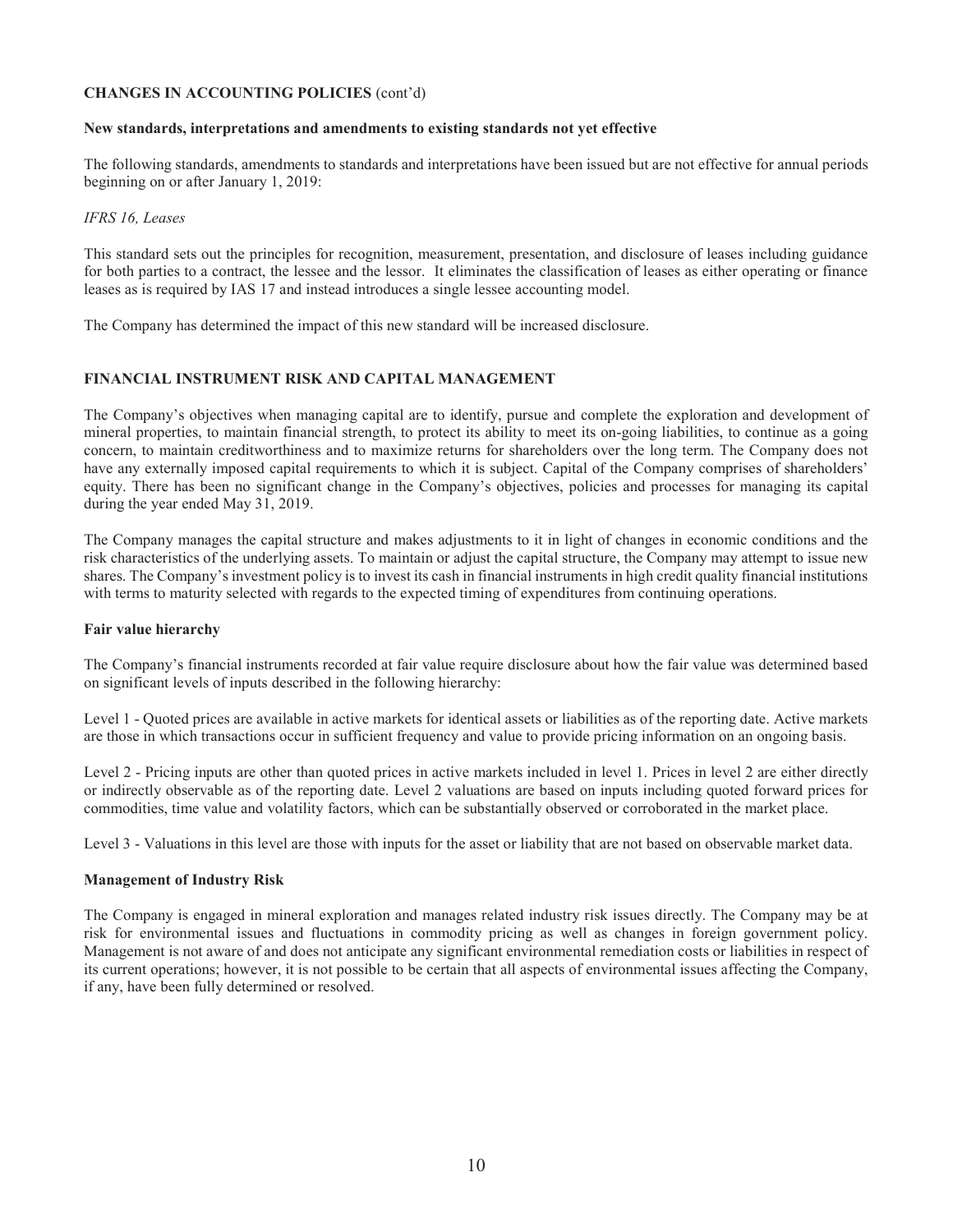# FINANCIAL INSTRUMENT RISK AND CAPITAL (cont'd)

## Management of Financial Risk

The carrying value of cash, receivables, note receivable and trade payables and accrued liabilities approximated their fair value because of the short-term nature of these instruments. Cash is measured at a level 1 of the fair value hierarchy. The Goldgroup and Pub Co. shares recorded in marketable securities are measured at a level 1 of the fair value hierarchy and the BC Co. shares recorded in marketable securities are measured using level 3 of the fair value hierarchy. Investments classified within level 3 have significant unobservable inputs. As observable prices are not available for these securities, the Company has used valuation techniques to derive the fair value. The investments are based on cost at time of acquisition.

The Company's financial instruments are exposed to certain financial risks, which include credit risk, liquidity risk, and market risk.

# Credit Risk

Credit risk is the risk that one party to a financial instrument will fail to discharge an obligation and cause the other party to incur a financial loss. The Company's primary exposure to credit risk is on its bank accounts. The bank accounts are mainly held with a major Canadian bank and this minimizes the risk to the Company.

## Liquidity Risk

Liquidity risk is the risk that the Company will not have sufficient funds to meet its financial obligations when they are due. The Company manages liquidity risk through the management of its capital structure and financial leverage as outlined above. The Company monitors its ability to meet its short-term expenditures by raising additional funds through share issuance when required. All of the Company's financial liabilities have contractual maturities of 30 days or due on demand and are subject to normal trade terms. The Company is exposed to liquidity risk.

## Foreign Exchange Risk

The Company's property interests in Mexico make it subject to foreign currency fluctuations, which may adversely affect the Company's financial position, results of operations and cash flows. The Company is affected by changes in exchange rates between the Canadian dollar and foreign currencies. The Company does not invest in derivatives to mitigate these risks. The effect of a 1% change in the foreign exchange rate on the cash held in foreign currencies at May 31, 2019 is nominal.

### Interest Rate Risk

Interest rate risk is the risk that the fair value or future cash flows of a financial instrument will fluctuate because of changes in market interest rates. The Company is not exposed to significant interest rate risk.

# OTHER MD&A DISCLOSURE REQUIREMENTS

### Disclosure by Venture Issuer without significant revenue

An analysis of the material components of the Company's general and administrative expenses is disclosed in the Financial Statements to which this MD&A relates. An analysis of the material components of the acquisition and deferred exploration costs of the Company's mineral properties is disclosed in the annual Financial Statements to which this MD&A relates.